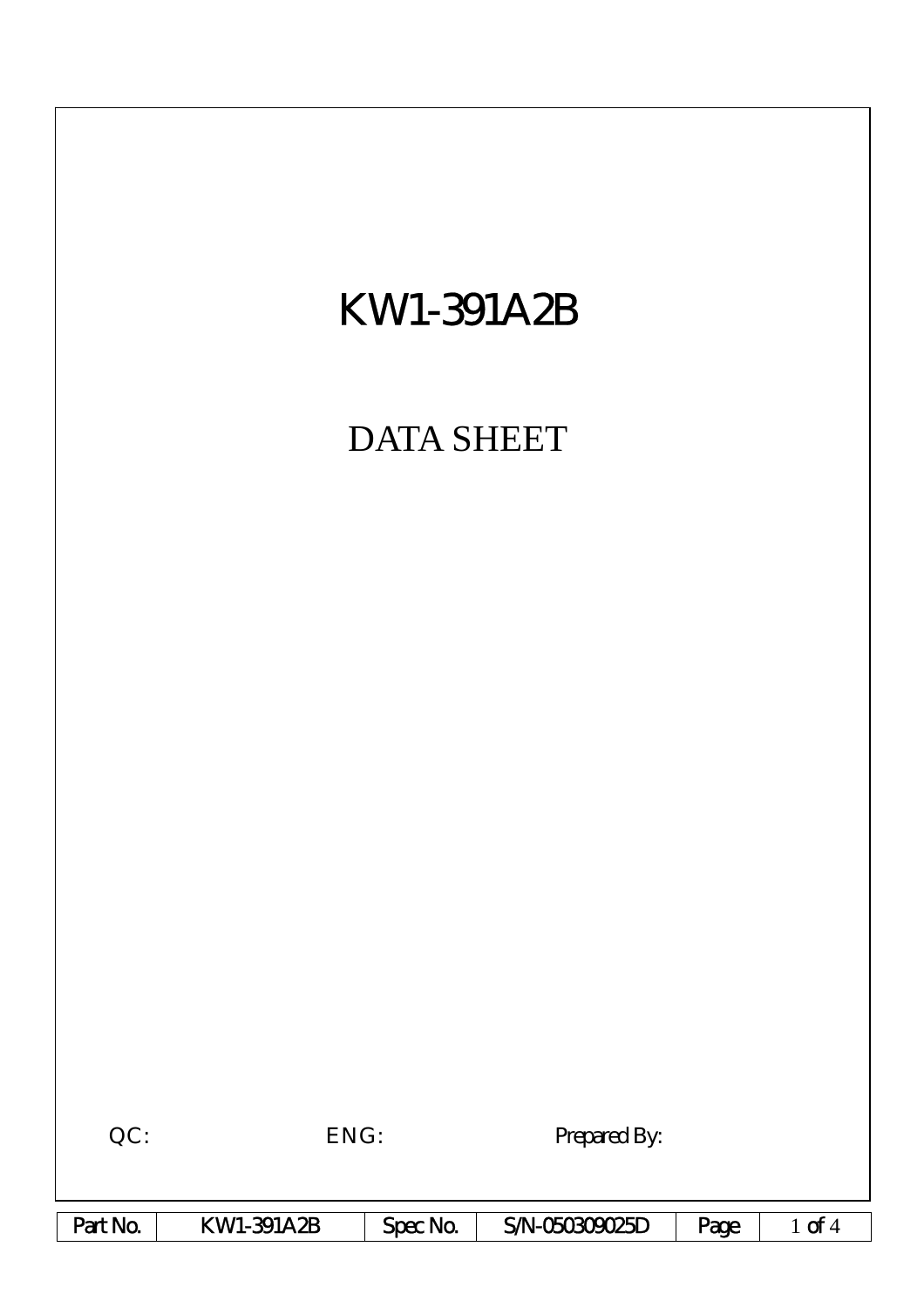## **Package Dimensions:**







| Part NO.   | Chip Material | Source Color |
|------------|---------------|--------------|
| KW1-391A2B | GaP           | Green        |

**Notes:** 

- 1. All dimensions are in millimeters (inches).
- 2. Tolerance is ±0.25 mm (.010") unless otherwise noted.
- **3.** Specifications are subject to change without notice.

| Part No. | KWI-391A2B | Spec No. | SAN-060809025D | <b>age</b> | $\sim$<br><u>u</u> |
|----------|------------|----------|----------------|------------|--------------------|
|----------|------------|----------|----------------|------------|--------------------|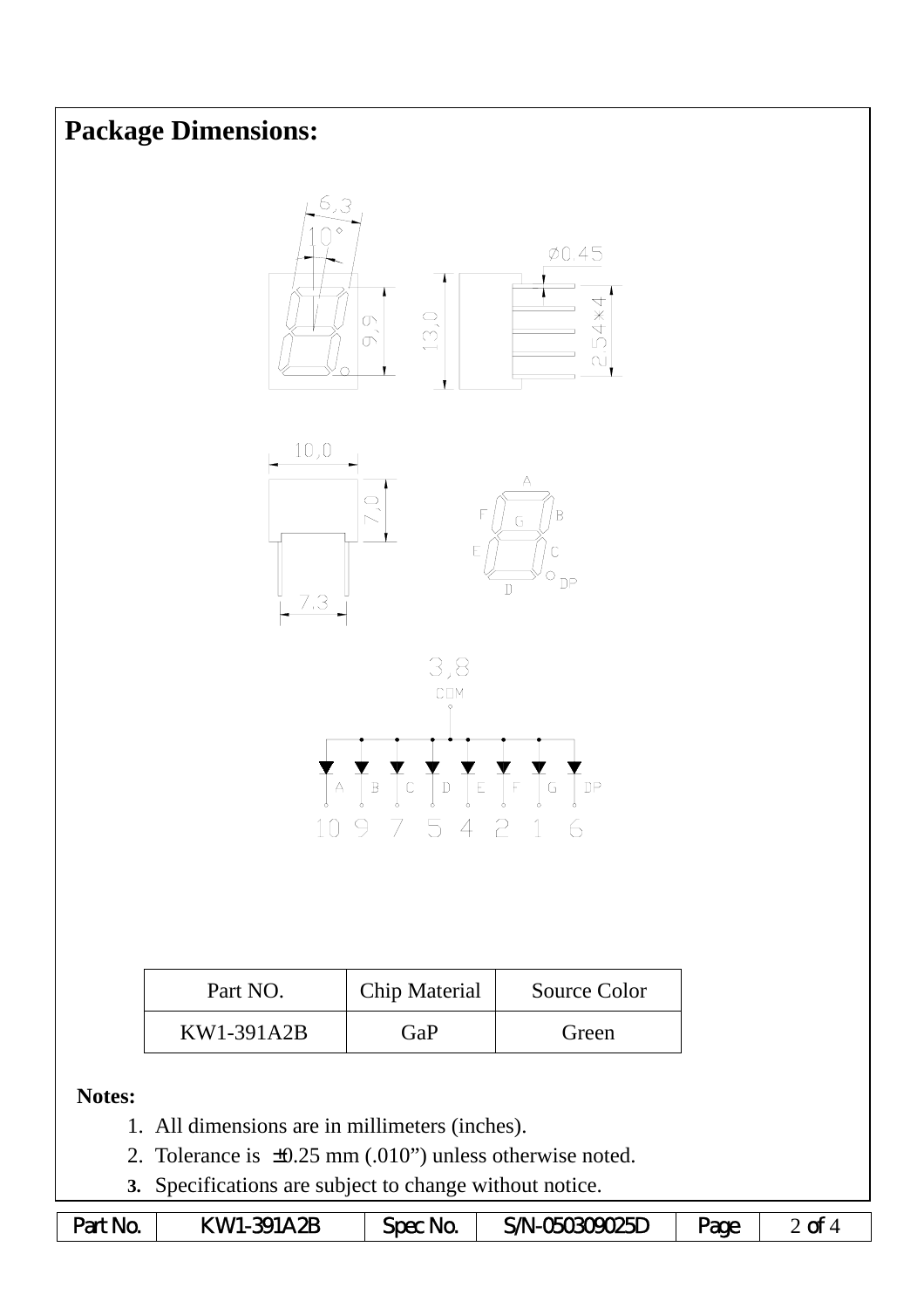| <b>Absolute Maximum Ratings at Ta=25</b>                     |                          |         |  |  |
|--------------------------------------------------------------|--------------------------|---------|--|--|
| Parameter                                                    | MAX.                     | Unit    |  |  |
| Power Dissipation                                            | 100                      | mW      |  |  |
| Peak Forward Current<br>(1/10 Duty Cycle, 0 1ms Pulse Width) | 100                      | mA      |  |  |
| Continuous Forward Current                                   | 50                       | mA      |  |  |
| Derating Linear From 50                                      | Q <sub>4</sub>           | mA/     |  |  |
| Reverse Voltage                                              | 5                        | $\bf V$ |  |  |
| Operating Temperature Range                                  | $-40$<br>$\text{to} +80$ |         |  |  |
| Storage Temperature Range                                    | $-40$<br>$to+80$         |         |  |  |
| Lead Soldering Temperature<br>$[1.6mm.03$ ") From Body       | for 5 Seconds<br>260     |         |  |  |

## **Electrical Optical Characteristics at Ta=25**℃

| Parameter                | Symbol      | Min | Typ            | Max. | Unit    | <b>Test Condition</b> |
|--------------------------|-------------|-----|----------------|------|---------|-----------------------|
| Luninous Intensity       | $I_{v}$     | 7   | 15             | 25   | md      | $I = 20$ mA (Note 1)  |
| Peak Emission Wavelength | p           | 563 | 568            | 573  | m       | $I = 20mA$            |
| Spectral Line Half-Width |             | 25  | $\mathfrak{D}$ | 35   | m       | $I = 20mA$            |
| <b>Forward Voltage</b>   | $V_{\rm f}$ | 1.7 | 22             | 26   | V       | $I = 20mA$            |
| Reverse Current          | $I_{\rm R}$ |     | $-$            | 100  | $\mu$ A | $V_R = 5V$            |

## Notes:

1. Luminous intensity is measured with a light sensor and filter combination that approximates the CIE eye-response curve.

| Part No. | KWI-391A2B | $Spec$ No. | SAN-060809025D | <b>age</b> | ∼<br>∽ |
|----------|------------|------------|----------------|------------|--------|
|----------|------------|------------|----------------|------------|--------|